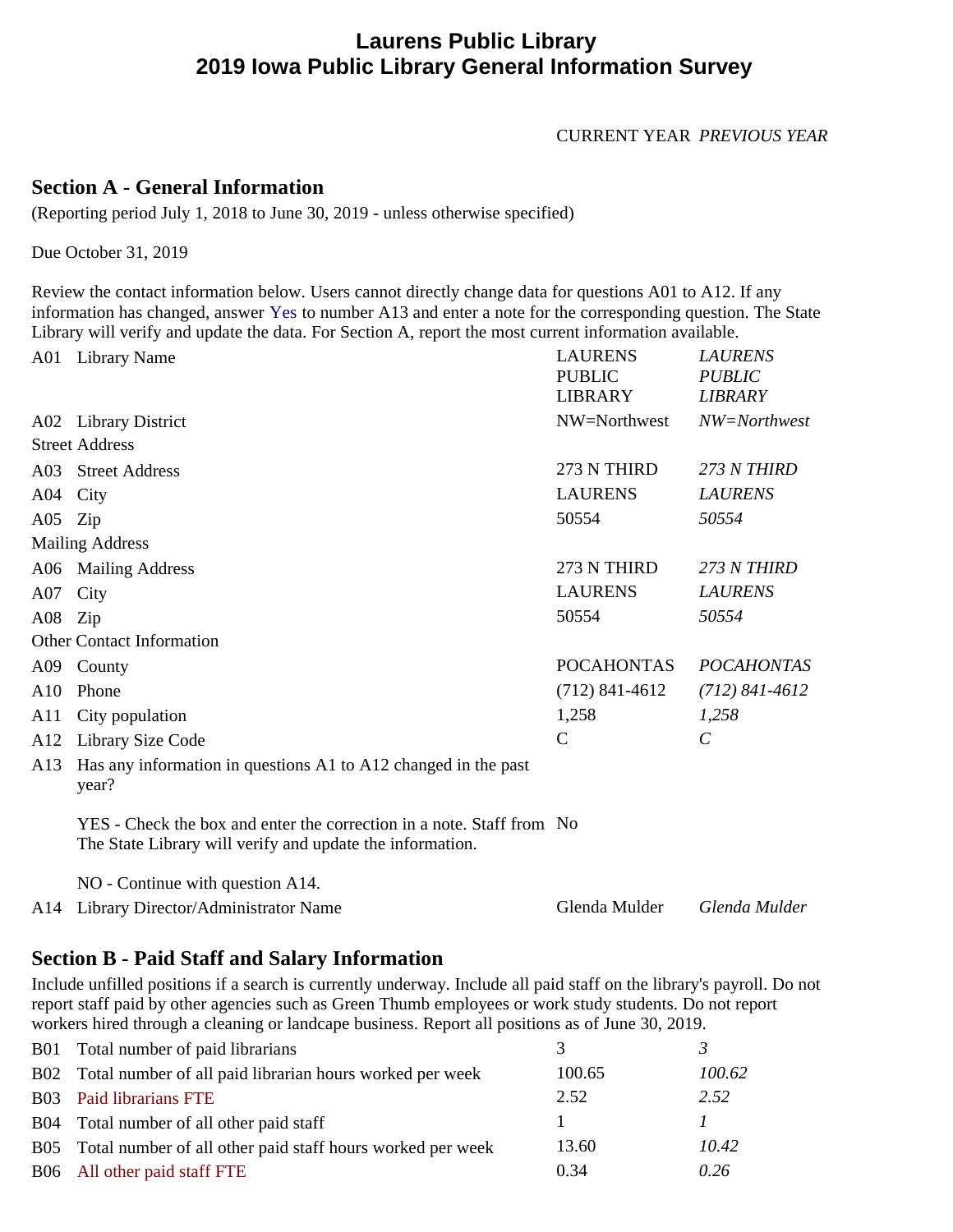|             | B07 Total number of paid staff                                                                                                    | 4        | 4         |
|-------------|-----------------------------------------------------------------------------------------------------------------------------------|----------|-----------|
|             | B08 Total paid staff FTE                                                                                                          | 2.86     | 2.78      |
|             | Levels of Education                                                                                                               |          |           |
| <b>B09</b>  | How many of the paid librarians from line B01 have an ALA<br>accredited masters of library science degree                         | $\Omega$ | 0         |
|             | B10 Total number of hours worked per week by librarians from line<br>B09 with an ALA accredited masters of library science degree | .0       | $\cdot$ 0 |
| B11         | Total FTE librarians with ALA accredited masters of library<br>science degree                                                     | 0.00     | 0.00      |
| <b>B</b> 12 | Starting date of current director in director's position.                                                                         | 7/1/2006 | 7/1/2006  |
|             | <b>Salary Information</b>                                                                                                         |          |           |

Report the hourly salary for the positions listed below if employed by your library. Do not report one staff member more than once even if they perform multiple jobs. Refer to the instructions for more detailed information on each position. Do not report assistant director or department heads unless that role is part of their official job description. Only report janitorial/building maintenance staff if they are an employee of the library. Report hourly salary amounts as of June 30, 2019.

|             | B13 Hourly salary of the director                                        | \$20.96 | \$20.35 |
|-------------|--------------------------------------------------------------------------|---------|---------|
|             | B14 Hourly salary of assistant director                                  | \$12.26 | \$11.55 |
|             | B15 Hourly average salary of department heads                            | \$10.77 | \$10.28 |
|             | B16 Hourly salary of the children's librarians                           | \$9.28  | \$9.01  |
| <b>B</b> 17 | Hourly average salary of library clerks                                  | \$8.24  | \$8.29  |
|             | B18 Hourly average salary of shelvers or pages                           | \$8.24  | \$8.29  |
| <b>B</b> 19 | Hourly average salary of janitorial or building maintenance<br>employees | \$12.26 | \$11.55 |

## **Section C - Capital Income and Expenditures**

Capital income is intended to pay for large one-time library purchases. This section should not reflect any income or expenditure used for the regular operations of the library. If your library had any major one-time capital expenditures during FY19 report them in this section. Otherwise, skip to section D.

#### *For Capital Income and Expenditures*

*Show all sources of funds for FY19 (July 1, 2018 - June 30, 2019).*

If your library does not receive income from a source, enter a 0 (zero).

If your library receives income from a source, but the amount is unknown, enter N/A.

Report all income and expenditures in whole dollars only. Round to the nearest dollar. *For Capital Income*

Report all income for major capital expenditures, by source of income. Include funds received for:

- Site acquisition
- New buildings, additions to buildings, or renovation of library buildings
- Furnishings, equipment, and initial collections for new buildings, additions, or renovations
- Major building updates or repairs including roof, painting, carpeting, furnace, central air, etc.
- New computer hardware and software used to support library operations, link to networks, or run information products
- Replacement and repair of existing furnishings and equipment
- New vehicles
- Other major one-time projects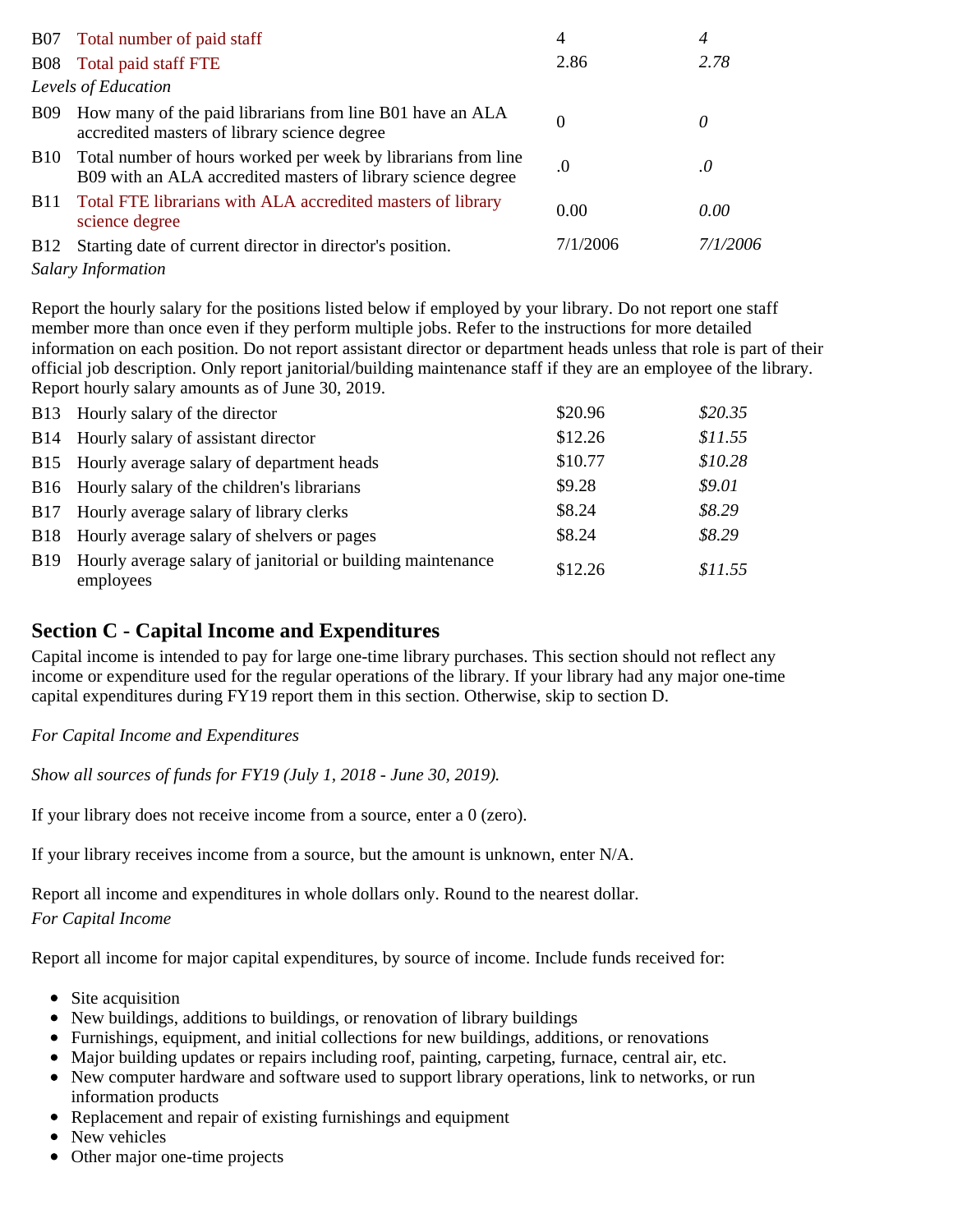#### DO NOT REPORT INCOME FOR:

- Regular purchase of library materials Report in section D
- Payments for regular operating costs such as utilities, insurance, etc. Report in section D
- Investments for capital appreciation
- Income passed through to another agency
- Funds unspent in the previous fiscal year (e.g., carryover).

 Did your library have any major one time capital projects in FY19? No YES - check the box and answer questions C01 - C06. NO - Skip to section D. *Capital Income* C01 Capital funds from local government (city, county) C02 Capital funds from state sources C03 Capital funds from federal sources C04 Capital funds from private sources C05 Total capital income \$0 \$0 \$0 *Capital Expenditures*

C06 Total capital expenditures

## **Section D - Operating Income and Expenditures**

#### OPERATING INCOME

Operating income covers the current and recurrent costs necessary to support the provision of library services. Report income used for operating expenditures by source. Include federal, state, local, or non-governmental income.

#### REPORT ALL SOURCES OF FUNDS FOR FY19 (JULY 1, 2018 - JUNE 30, 2019).

- If your library does not receive income from a source enter a 0 (zero)
- If your library receives income from a source, but the amount is unknown, enter  $N/A$
- Report all income in whole dollars only. Round to the nearest dollar

#### DO NOT REPORT

- Income for capital expenditures as reported in Section C
- Contributions to endowments
- Income passed through to another agency
- Funds unspent in the previous fiscal year & ndash; carryover
- The value of any contributed or in-kind services
- The value of any non-monetary gifts and donations
- E-Rate discounts as income or expenditures

#### *Total Governmental Operating Income*

| D01 City income received from the city's general fund (exclude income \$133,751)<br>from special levies)      |          | \$125,395 |
|---------------------------------------------------------------------------------------------------------------|----------|-----------|
| D02 City income received from special levies                                                                  | \$0      | 80        |
| D03 County income received from all counties                                                                  | \$13,582 | \$13,582  |
| D04 Income received from contracting cities in Iowa. Do not report<br>income from your own city on this line. | \$0      | \$0       |
| D05 Other governmental income received                                                                        | \$0      | \$0       |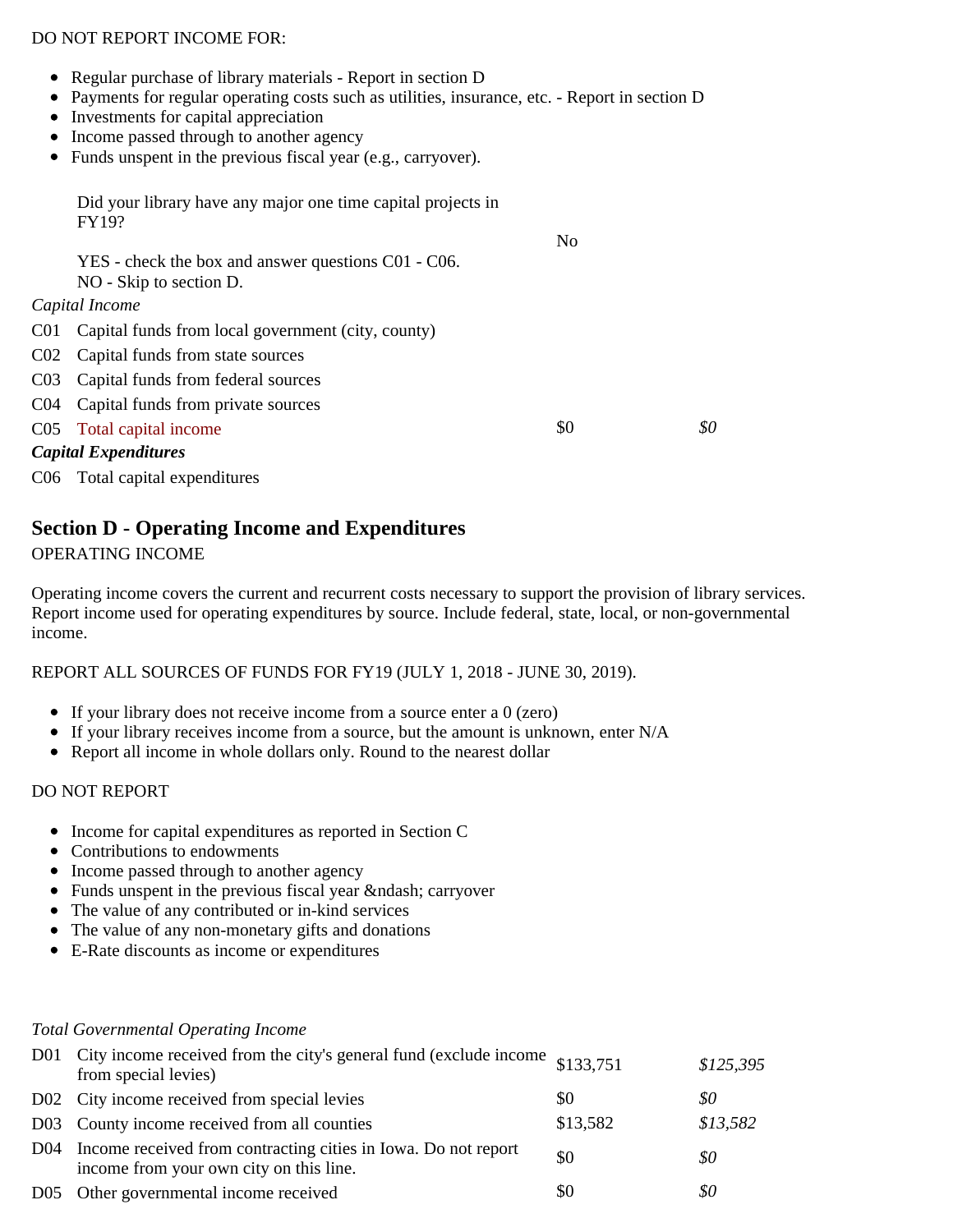| D <sub>06</sub>               | Total local government operating income received                                                                                                                        | \$147,333 | \$138,977 |  |
|-------------------------------|-------------------------------------------------------------------------------------------------------------------------------------------------------------------------|-----------|-----------|--|
| D <sub>07</sub>               | State income received from the State Library of Iowa (Enrich Iowa)<br>- Direct State Aid, Open Access, ILL Reimbursement) Prefilled<br>and locked by the State Library. | \$5,368   | \$4,568   |  |
| D <sub>08</sub>               | Other income received from the State of Iowa                                                                                                                            | \$0       | \$0       |  |
| D <sub>09</sub>               | Total state government operating income received                                                                                                                        | \$5,368   | \$4,568   |  |
| D <sub>10</sub>               | Total federal government income received                                                                                                                                | \$0       | \$0       |  |
|                               | <b>Non-Governmental Operating Income</b>                                                                                                                                |           |           |  |
| D <sub>11</sub>               | Total non-governmental grants received                                                                                                                                  | \$0       | \$0       |  |
| D <sub>12</sub>               | Endowments and gifts received (only report if money was spent in<br><b>FY19</b> )                                                                                       | \$19,723  | \$18,478  |  |
| D <sub>13</sub>               | Fines and/or fees received                                                                                                                                              | \$2,433   | \$2,916   |  |
| D <sub>14</sub>               | Other income received                                                                                                                                                   | \$8,590   | \$4,554   |  |
| D <sub>15</sub>               | Total non-governmental operating income received                                                                                                                        | \$30,746  | \$25,948  |  |
| <b>Total Operating Income</b> |                                                                                                                                                                         |           |           |  |
|                               | D16 Total operating income received                                                                                                                                     | \$183,447 | \$169,493 |  |
|                               | <b>OPERATING EXPENDITURES</b>                                                                                                                                           |           |           |  |

Operating expenditures are the current and recurrent costs necessary to support the provision of library services. Significant costs, especially benefits and salaries, that are paid by other taxing agencies (government agencies with the authority to levy taxes) "on behalf of" the library may be included if the information is available. Only such funds that are supported by expenditure documents (such as invoices, contracts, payroll records, etc.) at the point of disbursement should be included.

#### REPORT ALL EXPENDITURES INCLUDING GRANTS AND COOPERATIVE ARRANGEMENTS.

- If your library does not expend funds for an item, enter a 0 (zero)
- If your library expends funds for an item, but the amount is unknown, enter  $N/A$
- To ensure accurate reporting, consult your business officer or city clerk regarding this section
- Report only money expended during FY19 (July 1, 2018 June 30, 2019), regardless of when the money may have been received
- Report al expenditures as whole dollars only. Round fractions to the nearest whole dollar

#### DO NOT REPORT

- The value of free items
- Estimated Costs
- Capital expenditures as reported in Section C
- E-Rate discounts as expenditures

| D17             | Total salaries and wages expenditures (before deductions)                                                                                                                         | \$84,421  | \$81,973  |
|-----------------|-----------------------------------------------------------------------------------------------------------------------------------------------------------------------------------|-----------|-----------|
| D <sub>18</sub> | Total employee benefits expenditures (health insurance, Social<br>Security tax, retirement, etc.) This amount cannot be \$0. If you are<br>unsure of benefits amount, report N/A. | \$52,009  | \$45,774  |
| D <sub>19</sub> | Total staff expenditures                                                                                                                                                          | \$136,430 | \$127,747 |
| D20             | Print physical collection expenditures                                                                                                                                            | \$12,575  | \$13,019  |
| D21             | Audio physical collection expenditures -- All physical formats,<br>including tape, CDs, etc. Do not report downloadable expenditures \$0<br>on this line.                         |           | \$1,350   |
| D <sub>22</sub> | Video physical collection expenditures -- All physical formats,<br>including tape, Blu-Ray, DVD, etc. Do not report downloadable<br>expenditures on this line.                    | \$558     | \$526     |
| D23             | Other physical collection expenditures for any materials not listed<br>above (puzzles, art prints, puppets, cake pans, etc.)                                                      | \$0       | 80        |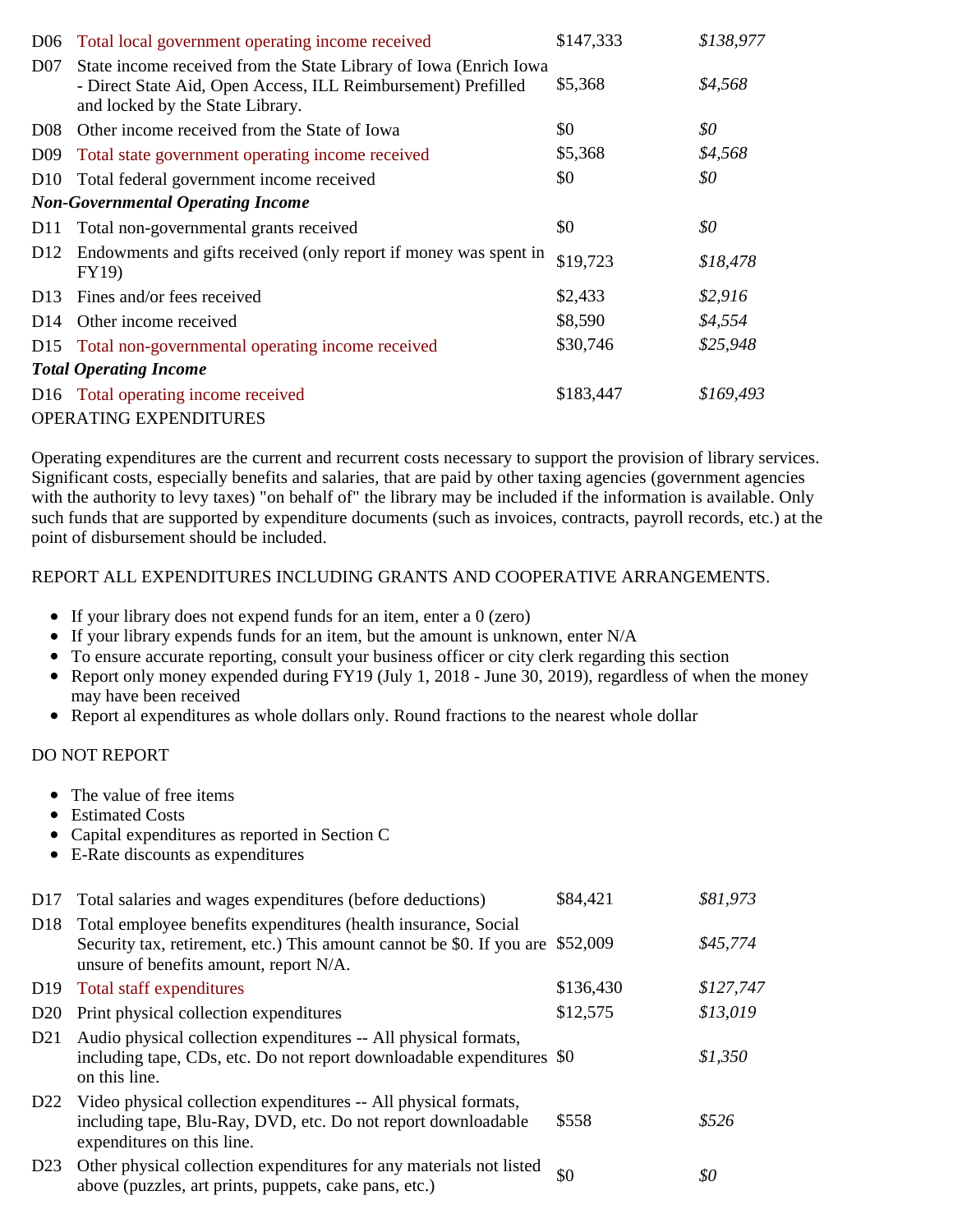| D24             | Total physical non-print collection expenditures                                                                                                                                                              | \$558     | \$1,876   |
|-----------------|---------------------------------------------------------------------------------------------------------------------------------------------------------------------------------------------------------------|-----------|-----------|
| D25             | Total physical collection expenditures                                                                                                                                                                        | \$13,133  | \$14,895  |
| D <sub>26</sub> | Bridges e-book collection expenditures. Report Bridges e-book<br>expenditures only. Prefilled and locked by the State Library.                                                                                | \$227     | \$198     |
| D27             | All other e-book collection expenditures. Report Advantage<br>e-book expenditures on this line.                                                                                                               | \$0       | \$0       |
| D <sub>28</sub> | Total e-book collection expenditures                                                                                                                                                                          | \$227     | \$198     |
| D <sub>29</sub> | Bridges downloadable audio collection expenditures. Report<br>Bridges expenditures only. Prefilled and locked by the State<br>Library.                                                                        | \$227     | \$198     |
| D <sub>30</sub> | All other downloadable audio collection expenditures. Report<br>Advantage downloadable audio expenditures on this line.                                                                                       | \$0       | \$0       |
| D31             | Total downloadable audio collection expenditures                                                                                                                                                              | \$227     | \$198     |
| D32             | Bridges downloadable video collection expenditures. Report<br>Bridges expenditures only. Prefilled and locked by the State<br>Library.                                                                        | \$09      | \$8       |
| D33             | All other downloadable video collection expenditures. Report<br>Advantage downloadable video expenditures on this line.                                                                                       | \$0       | \$0       |
| D34             | Total downloadable video collection expenditures                                                                                                                                                              | \$9       | \$4       |
| D35             | Gale, Credo, Transparent Languages, and Bridges Magazine<br>expenditures. Prefilled and locked by the State Library.                                                                                          | \$100     | \$100     |
| D36             | All other Electronic Information collection expenditures. Do not<br>report expenditures for products subsidized or managed by the<br>State Library such as Gale, Credo, Transparent Languages, or<br>Bridges. | \$0       | \$0       |
| D37             | Total Electronic Information collection expenditures                                                                                                                                                          | \$100     | \$100     |
| D38             | Total downloadable and Electronic Information collection<br>expenditures                                                                                                                                      | \$563     | \$500     |
| D39             | Total collection expenditures                                                                                                                                                                                 | \$13,696  | \$15,395  |
| D40             | All other operating expenditures (phone, lights, heating, cooling,<br>Internet access, insurance, etc.)                                                                                                       | \$33,240  | \$26,351  |
| D41             | Total of all operating expenditures                                                                                                                                                                           | \$183,366 | \$169,493 |

## **Section E - Library Collection**

NUMBER HELD AT START OF YEAR - The number of volumes owned by the library at the start of the fiscal year (July 1, 2018).

NUMBER ADDED DURING FISCAL YEAR - The number of volumes added to the collection during the fiscal year whether through purchase or donation.

WITHDRAWN DURING FISCAL YEAR - The number of volumes weeded, lost, or removed for any other reason during the fiscal year.

NUMBER HELD AT END OF YEAR - The number of volumes owned by the library at the end of the fiscal year (June 30, 2019).

|     | E01 Printed books (# of volumes), held at start of year                             | 24,174 | 24,093 |
|-----|-------------------------------------------------------------------------------------|--------|--------|
|     | E02 Printed books (# of volumes), added during year                                 | 881    | 882    |
|     | E03 Printed books (# of volumes), withdrawn during year                             | 1,114  | 801    |
|     | E04 Printed books (# of volumes), held at end of year                               | 23,941 | 24,174 |
| E05 | Bridges e-books, held at end of year. Prefilled and locked by the<br>State Library. | 49.444 | 46,074 |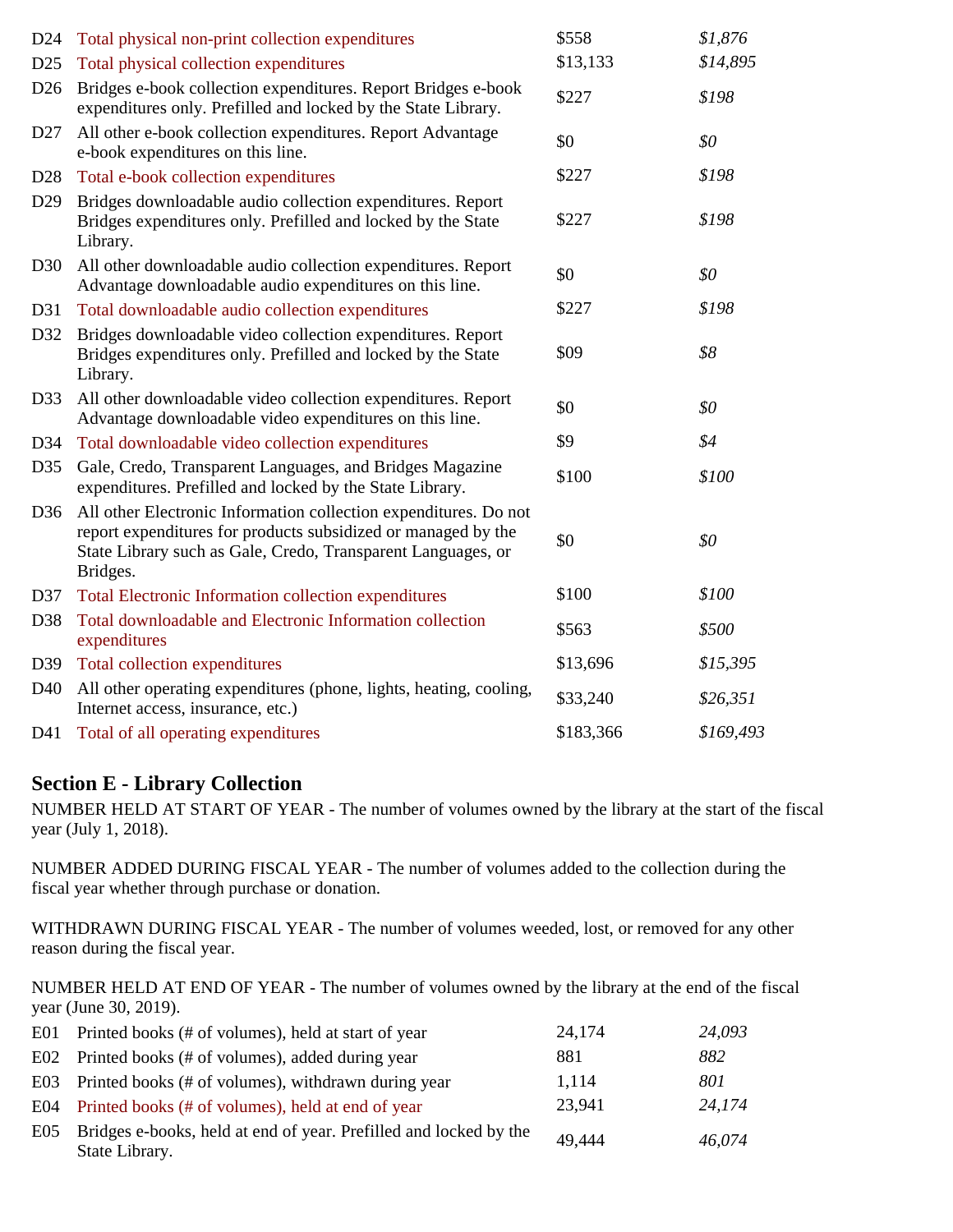| E06        | All other e-books held at end of year. Do not report Bridges or<br>Freegal downloads here. Include Advantage titles here.                                                          | $\boldsymbol{0}$ | $\theta$         |
|------------|------------------------------------------------------------------------------------------------------------------------------------------------------------------------------------|------------------|------------------|
| E07        | Total e-books held at end of year                                                                                                                                                  | 49,444           | 46,074           |
| <b>E08</b> | Total books (print and e-books), held at end of year.                                                                                                                              | 73,385           | 70,248           |
| E09        | Audio materials (# of physical volumes), held at start of year                                                                                                                     | 530              | 468              |
| E10        | Audio materials (# of physical volumes), added during year                                                                                                                         | 44               | 75               |
| E11        | Audio materials (# of physical volumes), withdrawn during year                                                                                                                     | $\mathbf{1}$     | 13               |
| E12        | Audio materials (# of physical volumes), held at end of year                                                                                                                       | 573              | 530              |
| E13        | Bridges downloadable audio materials, held at end of year.<br>Prefilled and locked by State Library.                                                                               | 22,519           | 19,446           |
| E14        | All other downloadable audio materials, held at end of year. Do<br>not report Bridges or Freegal downloads here. Include Advantage<br>titles here.                                 | $\overline{0}$   | $\theta$         |
| E15        | Total downloadable audio materials, held at end of year                                                                                                                            | 22,519           | 19,446           |
| E16        | Total audio materials (physical and downloadable), held at end of<br>year.                                                                                                         | 23,092           | 19,976           |
| E17        | Video materials (# of physical volumes), held at start of year                                                                                                                     | 1,125            | 1,142            |
| E18        | Video materials (# of physical volumes), added during year                                                                                                                         | 31               | 29               |
| E19        | Video materials (# of physical volumes), withdrawn during year                                                                                                                     | 63               | 46               |
| E20        | Video materials (# of physical volumes), held at end of year                                                                                                                       | 1,093            | 1,125            |
| E21        | Bridges downloadable video materials, held at end of year.<br>Prefilled and locked by the State Library                                                                            | 50               | 50               |
| E22        | All other downloadable video materials, held at end of year. Do<br>not report Bridges or Freegal downloads here. Include Advantage<br>titles here.                                 | $\overline{0}$   | $\theta$         |
| E23        | Total Downloadable video materials, held at end of year                                                                                                                            | 50               | 50               |
| E24        | Total video materials (physical and downloadable), held at end of<br>year                                                                                                          | 1,143            | 1,175            |
| E25        | Other library materials (# of physical volumes), held at start of<br>year                                                                                                          | 86               | 87               |
| E26        | Other library materials (# of physical volumes), added during year                                                                                                                 | 36               | $\theta$         |
| E27        | Other library materials (# of physical volumes), withdrawn during<br>year                                                                                                          | $\theta$         | $\boldsymbol{l}$ |
| E28        | Other library materials (# of physical volumes), held at end of year 122                                                                                                           |                  | 86               |
| E29        | Total physical volumes, held at start of year                                                                                                                                      | 25,915           | 25,790           |
| E30        | Total physical volumes, added during year                                                                                                                                          | 992              | 986              |
| E31        | Total physical volumes, withdrawn during year                                                                                                                                      | 1,178            | 861              |
| E32        | Total physical volumes, held at end of year                                                                                                                                        | 25,729           | 25,915           |
| E33        | Total downloadable materials, held at end of year                                                                                                                                  | 72,013           | 65,570           |
| E34        | Total physical and downloadable volumes, held at end of year                                                                                                                       | 97,742           | 91,485           |
|            | LINES E35 and E38 - report number of periodical SUBSCRIPTIONS. Do not report number of issues.                                                                                     |                  |                  |
| E35        | Current print serial/periodical SUBSCRIPTIONS (count number of 38<br>titles including duplicates), held at end of year.                                                            |                  | 43               |
| E36        | Current electronic serial/periodical SUBSCRIPTIONS from the<br>Bridges consortia, held at end of year. Prefilled and locked by the<br>State Library, (NEW)                         | 75               |                  |
| E37        | Current electronic serial/periodical SUBSCRIPTIONS (count<br>number of titles including duplicates. Include RB Digital or similar 0<br>titles, but not Gale), held at end of year. |                  | $\theta$         |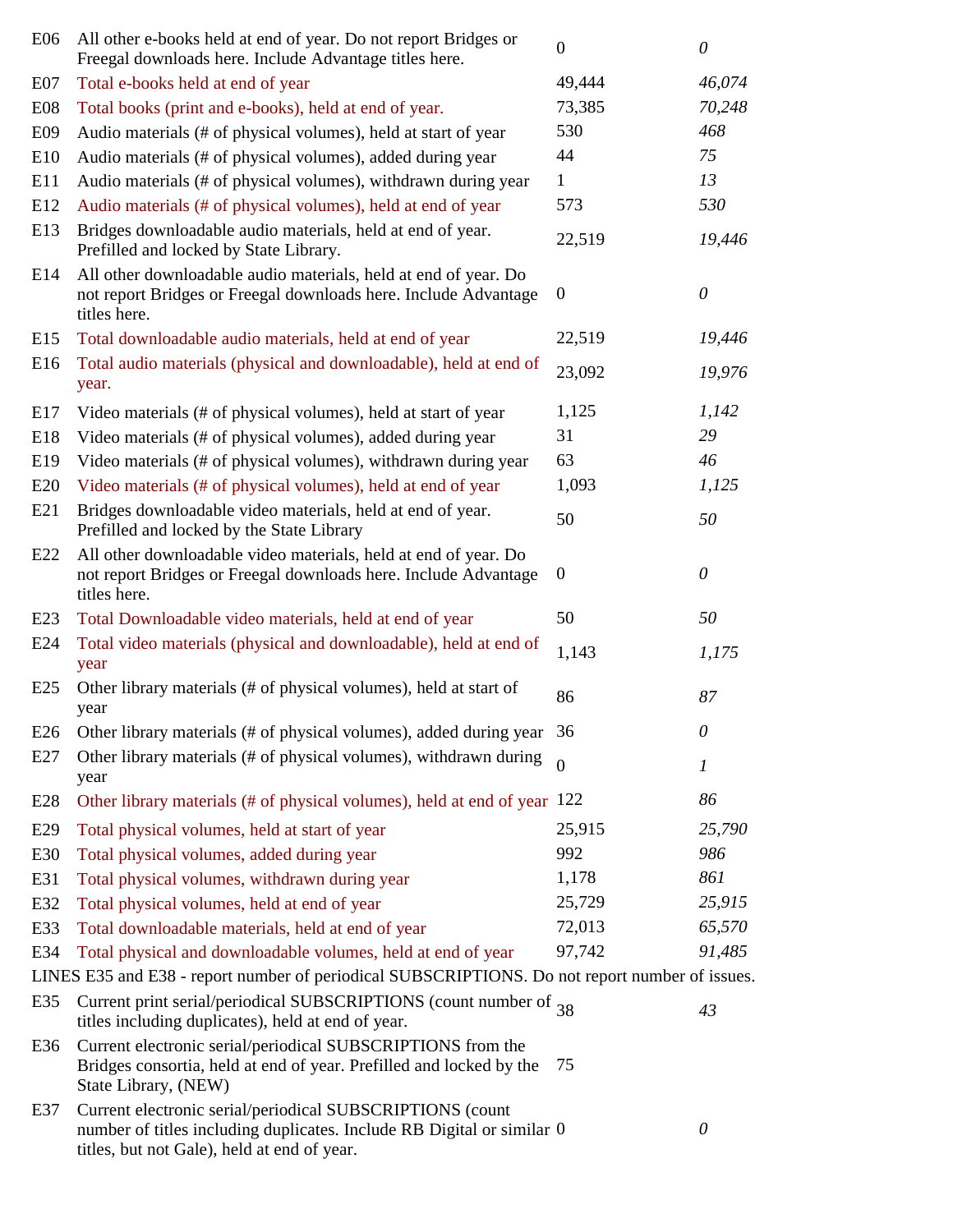# E38 Total current electronic serial/periodical SUBSCRIPTIONS, held at end of year. (NEW)

*Licensed Databases*

Refer to the State Library of Iowa's website to determine how databases and other electronic resources are counted. http://www.statelibraryofiowa.org/ld/a-b/statistics/eleresannsurv

|     | E39 Number of licensed databases funded locally or by other non-state<br>funded cooperative agreements (or consortia) within the state or<br>region.                                                                                                                      |    |  |
|-----|---------------------------------------------------------------------------------------------------------------------------------------------------------------------------------------------------------------------------------------------------------------------------|----|--|
| E40 | Number of licensed databases funded by the state government or<br>The State Library of Iowa. Count Gale as 41, Credo Reference as<br>1, Chilton Library as 1, Transparent Languages as 1, and Brainfuse<br>as 1. Maximum amount for this line is 45. Prefilled and locked | 45 |  |
| E41 | Total licensed databases                                                                                                                                                                                                                                                  | 47 |  |

## **Section F - Circulation**

Report circulation for FY19 (July 1, 2018 to June 30, 2019). Circulation should only be counted for items checked out of the library's collection for use outside of the library, including renewals. DO NOT count automatic renewals as circulation. DO NOT count in-house use or computer use as circulation

*Circulation Transactions of Physical Items*

| F <sub>01</sub> | Adult books                                                                                                   | 16,280 | 15,817 |
|-----------------|---------------------------------------------------------------------------------------------------------------|--------|--------|
| F02             | Young adult books                                                                                             | 1,429  | 2,079  |
| F03             | Children's books                                                                                              | 14,118 | 11,600 |
| F <sub>04</sub> | Video recordings (physical formats)                                                                           | 3,567  | 4,769  |
| F <sub>05</sub> | Audio recordings (physical formats)                                                                           | 806    | 1,107  |
| F <sub>06</sub> | Serials (physical formats)                                                                                    | 421    | 533    |
| F07             | All other physical items (CD-ROM based products, puzzles, art<br>prints, pamphlets, cake pans, puppets, etc.) | 359    | 341    |
| F <sub>08</sub> | Total PHYSICAL circulation by material type                                                                   | 36,980 | 36,246 |

Lines F09 and F10 should be reported as individual counts. They do not need to add up to a total. These counts are part of the physical total as reported on line F08. Do not count electronic use for lines F09 or F10.

| F <sub>09</sub> | Circulation to the rural population of your own county                                                                  | 2,794            | 3,260  |
|-----------------|-------------------------------------------------------------------------------------------------------------------------|------------------|--------|
| F10             | Total physical circulation of all materials cataloged as "children's"                                                   | 14,118           | 11,600 |
|                 | Use of Downloadable Material                                                                                            |                  |        |
| F11             | Bridges e-books, including use of Advantage titles. Prefilled and<br>locked by the State Library.                       | 1,220            | 1,111  |
| F <sub>12</sub> | All other e-books                                                                                                       | $\overline{0}$   | 0      |
| F13             | Total use of e-books                                                                                                    | 1,220            | 1,111  |
| F14             | Bridges downloadable video recordings, including use of<br>Advantage titles. Prefilled and locked by the State Library. | 0                | 1      |
| F <sub>15</sub> | All other downloadable video recordings - do not include Freegal<br>or similar.                                         | $\theta$         | 0      |
| F16             | Total use of downloadable video recordings                                                                              | $\Omega$         | 1      |
| F17             | Bridges downloadable audio recordings, including use of<br>Advantage titles. Prefilled and locked by the State Library. | 457              | 227    |
| F18             | All other downloadable audio recordings - do not include Freegal<br>or similar.                                         | $\overline{0}$   | 0      |
| F <sub>19</sub> | Total use of downloadable audio recordings                                                                              | 457              | 227    |
| F20             | Bridges electronic serials - including use of Advantage titles.<br>Prefilled and locked by the State Library. (NEW)     | 62               |        |
|                 |                                                                                                                         | $\boldsymbol{0}$ |        |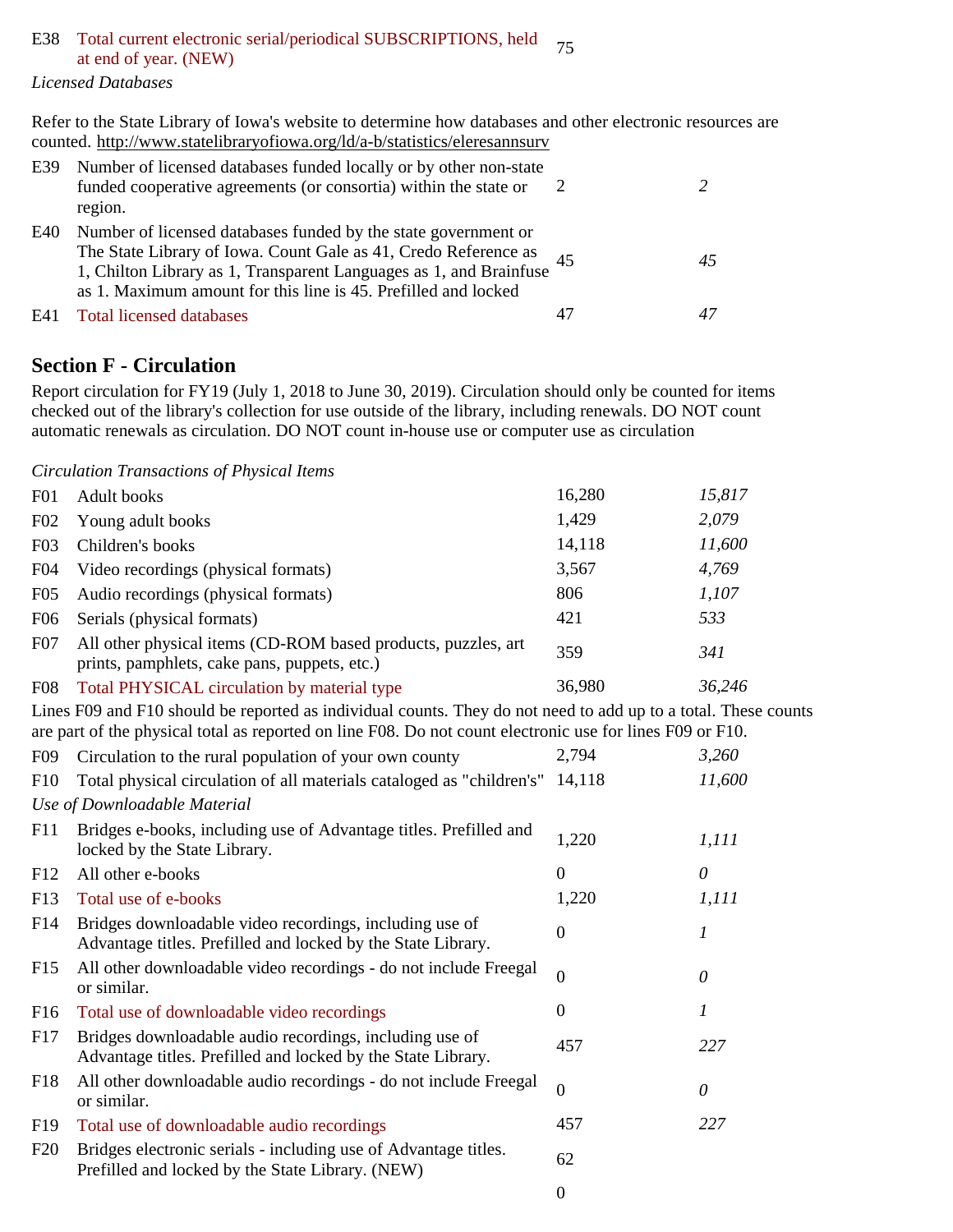| F21                       | All other electonic serials - Include RB Digital or similar. (NEW)                                                                                                                                                                                     |        |        |  |
|---------------------------|--------------------------------------------------------------------------------------------------------------------------------------------------------------------------------------------------------------------------------------------------------|--------|--------|--|
| F22                       | Total use of electronic serials                                                                                                                                                                                                                        | 62     | 0      |  |
| F23                       | Total use of downloadable materials                                                                                                                                                                                                                    | 1,739  | 1,339  |  |
|                           | Successful Retrieval of Electronic Information (Database Use)                                                                                                                                                                                          |        |        |  |
| F <sub>24</sub>           | Successful retrieval of Electronic Information from Gale, Credo,<br>Transparent Languages and Brainfuse. This used to be called<br>Licensed database use. Prefilled and locked by the State Library.                                                   | 01     | 55     |  |
| F25                       | Successful retrieval of all other Electronic Information funded<br>locally or by other non-state funded cooperative agreements. Do<br>not count users, sessions, website hits, or online catalog use. This<br>used to be called Licensed database use. | 470    | 2,701  |  |
| F <sub>26</sub>           | Total successful retrieval of Electronic Information.                                                                                                                                                                                                  | 471    | 2,756  |  |
|                           | Circulation and Use Totals                                                                                                                                                                                                                             |        |        |  |
| F <sub>27</sub>           | Total Circulation of physical and downloadable materials (This is<br>the same as Total circulation by material type on previous year's<br>surveys).                                                                                                    | 38,719 | 37,585 |  |
| F28                       | Total Electronic materials use (Total downloadable use plus Total<br>successful retrieval of Electronic Information)                                                                                                                                   | 2,210  | 4,095  |  |
| F29                       | Total Collection use (Total circulation of physical and<br>downloadable items plus successful retrieval of Electronic<br>Information).                                                                                                                 | 39,190 | 40,341 |  |
| $\mathbf{r}$ $\mathbf{r}$ |                                                                                                                                                                                                                                                        |        |        |  |

#### *Interlibrary Loan*

The State Library will automatically fill in data from the SILO ILL service. If your library only uses SILO for ILL, you can skip F30 to F35. Examples of other ILL services are OCLC or print forms.

|                                                                                                                         |       | $\theta$ |
|-------------------------------------------------------------------------------------------------------------------------|-------|----------|
| F31 ILL Received from other libraries using all other ILL services. Do<br>not report SILO ILL on this line.             |       |          |
| 371<br>Total Interlibrary Loan received from other libraries<br>F32                                                     |       | 392      |
| ILL Provided to other libraries using the SILO ILL service.<br>F33<br>480<br>Prefilled and locked by the State Library. |       | 157      |
| F34 ILL Provided to other libraries using all other ILL services. Do not $\theta$<br>report SILO ILL on this line.      |       | 375      |
| 480<br>Total Interlibrary Loan provided to other libraries<br>F35                                                       |       | 532      |
| F36 Current total number of registered users                                                                            | 1,616 | 1,665    |

## **Section G - Program Attendance and Other Services**

#### *Program Attendance*

When reporting the number of programs, count the total number of events. A story time held once a week for a year is counted as 52, not as one.

When reporting attendees, count total number of attendees regardless of the age. A children's program attended by 10 children and 10 adults is counted as 20, not as 10.

Programs designed for adults, families, cross generational, all-ages, etc. should be reported on lines G05 and G06

| G01 Total number of library programs for children                  | 179   | 199   |
|--------------------------------------------------------------------|-------|-------|
| G02 Total number of people attending library programs for children | 3.440 | 3,508 |
| G03 Total number of library programs for young adults              | 27    | 27    |